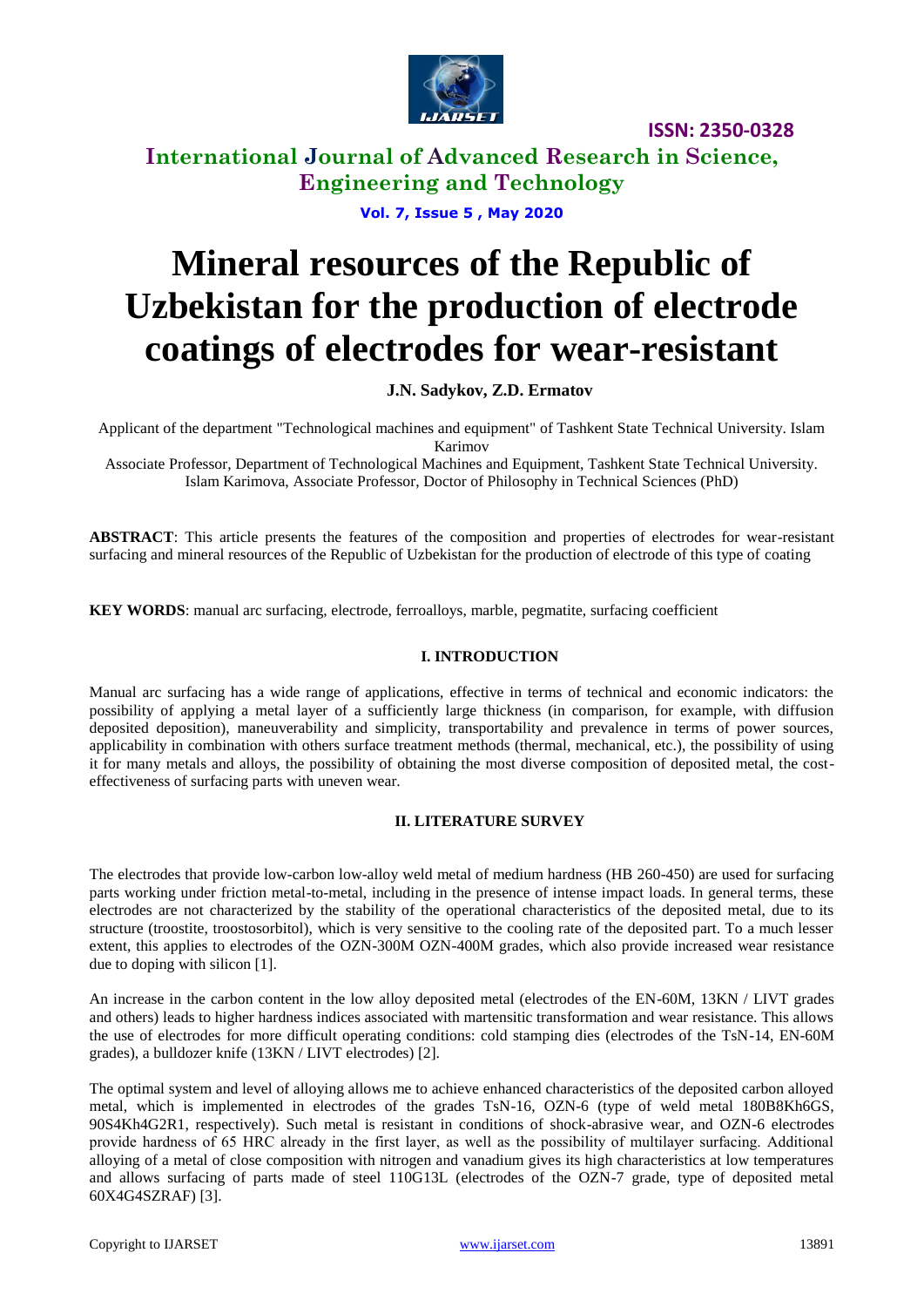

# **International Journal of Advanced Research in Science, Engineering and Technology**

# **Vol. 7, Issue 5 , May 2020**

The weld metal of the composition of chromium steels obtained by using electrodes of the UONI-1Z / 20Kh13, VSN-10, OMG-N grades possesses sufficient wear resistance under various conditions. When the carbon content is up to 0.3%, high corrosion resistance is also provided [4].

A diverse range of compositions and properties are electrodes that provide highly alloyed weld metal. Thus, austenitic chromium-nickel deposited metal doped with silicon (electrodes of the grades TsN-6L, TsN-12M, TsN-18, successfully used for sealing surfaces of power fittings operated under metal-to-metal friction at elevated temperatures and pressures and corrosion-erosion wear) TsN24), instead of cobalt stellite (electrodes of TsN-2 brand). In nuclear energy and chemical engineering, to obtain a corrosion-resistant surface of products, niobium-stabilized chromium-nickel or chromium-nickel-molybdenum deposited metal is used (electrodes of the grades EA898 / 21V, EL455 / 51, EA-582/23) [5].

Dispersion-hardening compositions of highly alloyed weld metal can effectively achieve the required performance characteristics of the deposited products. The hardening effect is achieved due to phase and structural transformations during heat treatment or under the influence of operating conditions. For surfacing of heavy-weighted die tooling, OZSh-6 brand electrodes are used, which make it possible to heat treat products in a wide temperature range close to those recommended for tool and die steels and the highest heat resistance of the deposited metal; for corrosion-resistant fittings - electrodes of the UONI-13 / N1-BK brand [1].

High-carbon chromium-tungsten compositions of the deposited metal, characterized by high wear resistance during abrasive wear with impact loads, provide electrodes of the grades VSN-6, VSN-8 [2,3]

The compositions of high-chromium cast irons, which are resistant in conditions of intensive abrasive wear, provide electrodes of the grades C1, T-590, T-620 [5].

Since surfacing is carried out, as a rule, in the lower position, less stringent requirements on welding and technological properties are imposed on the surfacing electrodes than on welding electrodes. A number of deposited surfaces after surfacing is not subject to mechanical treatment, which reduces the level of requirements for the quality of slag separability for them [7].

### **III. METODOLOGY**

The electrodes for surfacing in the vast majority have basic coatings. This allows, due to the low hydrogen content in the deposited metal, to provide its better resistance to cracking during surfacing of parts from steels with a high carbon content, hard products. The developed composition of the electrode coating for wear-resistant surfacing contains the following components, wt.%: Marble -  $26-28$ ; pegmatite -  $14-16$ , graphite -  $9-11$ , ferrosilicon manganese -  $10-12$ ; ferrochrome 25-27; ferrotitanium - 10-12.

The use of mineral resources of the Republic of Uzbekistan for the development and industrial production of electrode coatings for wear-resistant surfacing is an urgent task.

Analysis of marble deposits in the Republic of Uzbekistan showed that the chemical composition (according to GOST 4416 - 73 "Marble for welding electrodes") marble deposits Sovuk Bulak (Kashkadarya region), Gazgan (Navoi region), Aksakata (Tashkent region) for the content of standardized components is suitable for the production of welding materials (table 1. and 2). The results of mineralogical analysis showed that finely and coarse-grained marble in the section consists of 99-100% of calcite grains with a diameter of 0.3 to 1.5 mm.

Table 1.

#### Deposits and estimated reserves of marble resources of the Republic of Uzbekistan

| N∘ | Field      | Location           | Volume of<br>output, thousand<br>m <sub>3</sub> per year | Characteristic                                              |
|----|------------|--------------------|----------------------------------------------------------|-------------------------------------------------------------|
|    | Sovukbulak | Kashkadarya region | 40,0                                                     | Dark gray, medium grain, massive<br>texture, banded texture |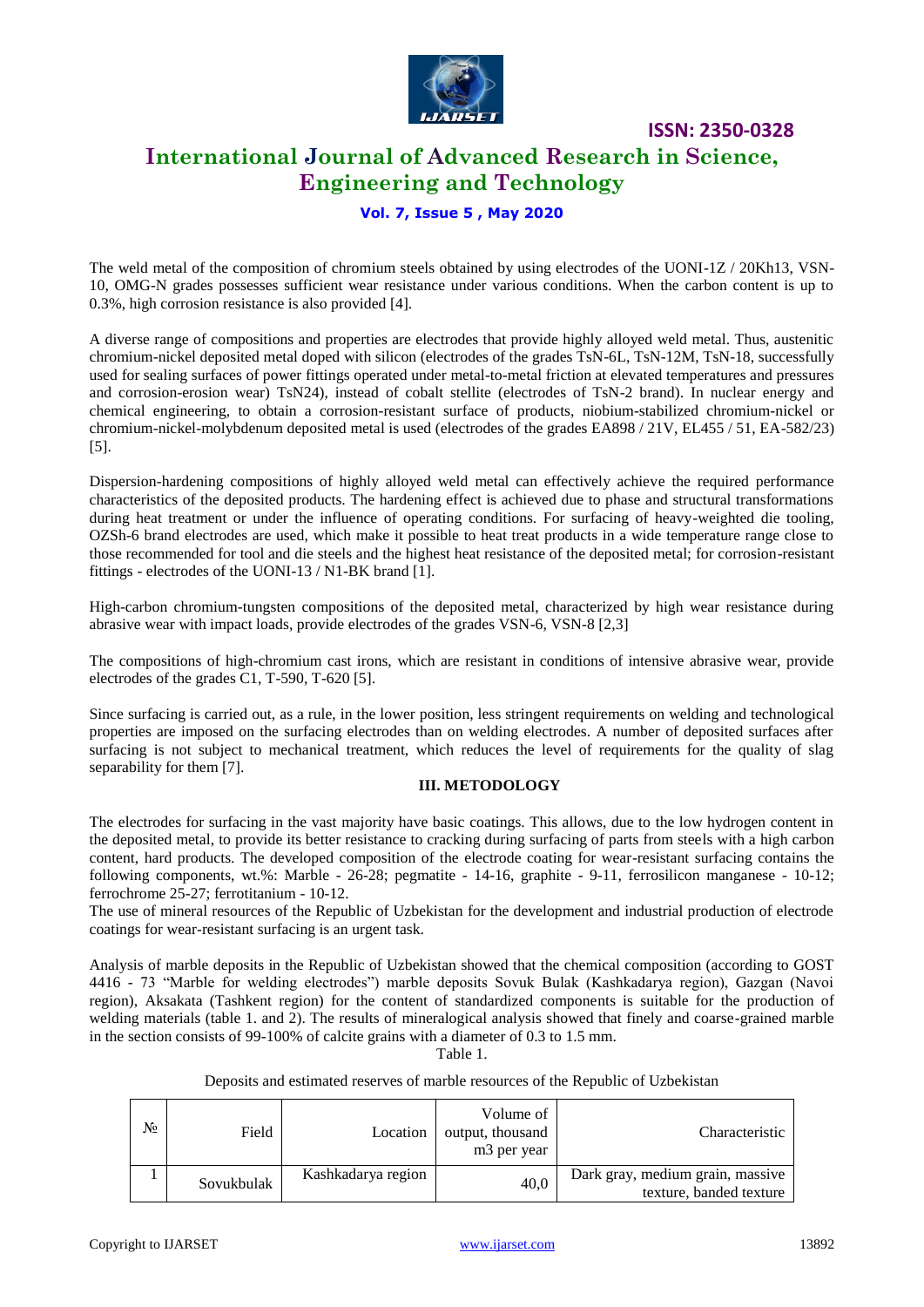

# **International Journal of Advanced Research in Science, Engineering and Technology**

# **Vol. 7, Issue 5 , May 2020**

| Gazgan   | Navoi region    | 30.0 | Cream, gray to black, fine-grained                                               |
|----------|-----------------|------|----------------------------------------------------------------------------------|
| Aksakata | Tashkent region | 10,0 | Small-block, cream-colored with<br>shell-shaped patterns, coarse-<br>crystalline |

Table 2

| The chemical composition of marble (wt.%) |                      |                 |               |             |  |  |  |
|-------------------------------------------|----------------------|-----------------|---------------|-------------|--|--|--|
| $N_2$                                     | Chemical composition | Sovuk bulak     | Gazgan        | Aksakata    |  |  |  |
|                                           | CaO                  | 48,3            | 53,0-55,0     | 48,6-54,55  |  |  |  |
| 2                                         | MgO                  | 4,23-4,81       | 0,01          | 1,05-2,42   |  |  |  |
| 3                                         | $K_2O$               | $\qquad \qquad$ | 0,1           | $0,1-0,13$  |  |  |  |
| $\overline{4}$                            | Na <sub>2</sub> O    | -               | 0,1           | 0,1         |  |  |  |
| 5                                         | SiO <sub>2</sub>     | 1,62-1,87       | $0, 8 - 1, 0$ | 1,53-9,44   |  |  |  |
| 6                                         | $Al_2O_3$            | $0,2-0,63$      | $0,2-0,3$     | $0,03-0,89$ |  |  |  |
| 7                                         | TiO <sub>2</sub>     | -               | 0,01          | $0,02-0,03$ |  |  |  |
| 8                                         | $Fe2O3+FeO$          | $0,63-0,84$     | $0,1-0,2$     | $0,18-0,39$ |  |  |  |
| 9                                         | $P_2O_5$             |                 |               | 0,04        |  |  |  |
| 10                                        | CO <sub>2</sub>      | 39, 7-43, 23    | $42,0-43,0$   | 39,57-42,9  |  |  |  |
| 11                                        | SO <sub>3</sub>      | -               |               | 0,1         |  |  |  |

As a result of the analysis of information on feldspar, the chemical composition of which is the aluminosilicates of potassium, sodium, calcium and barium, it is revealed that in Uzbekistan the main sources of feldspars are mainly granite pegmatites. Lolabulaksky deposit of granite pegmatite is located in the Chirakchi district of Kashkadarya region. The chemical composition of pegmatite of the Lolabulakskoye field is shown in table 3.

# Table 3. The chemical composition of pegmatite

| Name of the field | Location           | Content.%        |           |                                |      |                  |         |                   |
|-------------------|--------------------|------------------|-----------|--------------------------------|------|------------------|---------|-------------------|
|                   |                    | SiO <sub>2</sub> | $Al_2O_3$ | Fe <sub>2</sub> O <sub>3</sub> | CaO  | K <sub>2</sub> O | Na      | $K_2O+$           |
|                   |                    |                  |           | $+FeO$                         |      |                  | $_{2}O$ | Na <sub>2</sub> O |
| Lolabulakskoe     | Kashkadarya region | 67,0             | 19.15     | $0.06 -$                       | 0.28 | 4.15             | 7.08    | 0,59              |
|                   |                    |                  |           | 0.47                           |      |                  |         |                   |

The electrode rod material is Sv-08A welding wire in accordance with GOST 2246-70 (Table 4).

Table 4

| The average chemical composition of the electrode rod material,% |             |  |                                                                                   |    |    |  |  |  |
|------------------------------------------------------------------|-------------|--|-----------------------------------------------------------------------------------|----|----|--|--|--|
| Wire mark                                                        |             |  | Mn                                                                                | Cr | Ni |  |  |  |
| $CB-08A$                                                         | $\leq 0.10$ |  | $\leq 0.03$   0.35-0.60   $\leq 0.12$   $\leq 0.25$   $\leq 0.01$   0.030   0.030 |    |    |  |  |  |

A comparative analysis of the studied deposits of the Republic of Uzbekistan confirms the possibility of industrial production of almost all types of mineral raw materials necessary for the production of welding electrodes for wearresistant surfacing.

### **IV.CONCLUSION**

Developed electrodes for wear-resistant surfacing containing the following components, wt.%: Marble - 26-28; pegmatite - 14-16, graphite - 9-11, ferrosilicon manganese - 10-12; ferrochrome 25-27; ferrotitanium - 10-12, provide: - surfacing of parts operating under conditions of predominantly abrasive wear with moderate impact loads. Typical hardness of weld metal is 58-65 HRC;

- surfacing in the lower and inclined positions by direct current of reverse polarity. Deposition ratio 9.3 g /  $\bf{A} \cdot \bf{h}$ ;

- electrode consumption per 1 kg of weld metal - 1.3 -1.5 kg